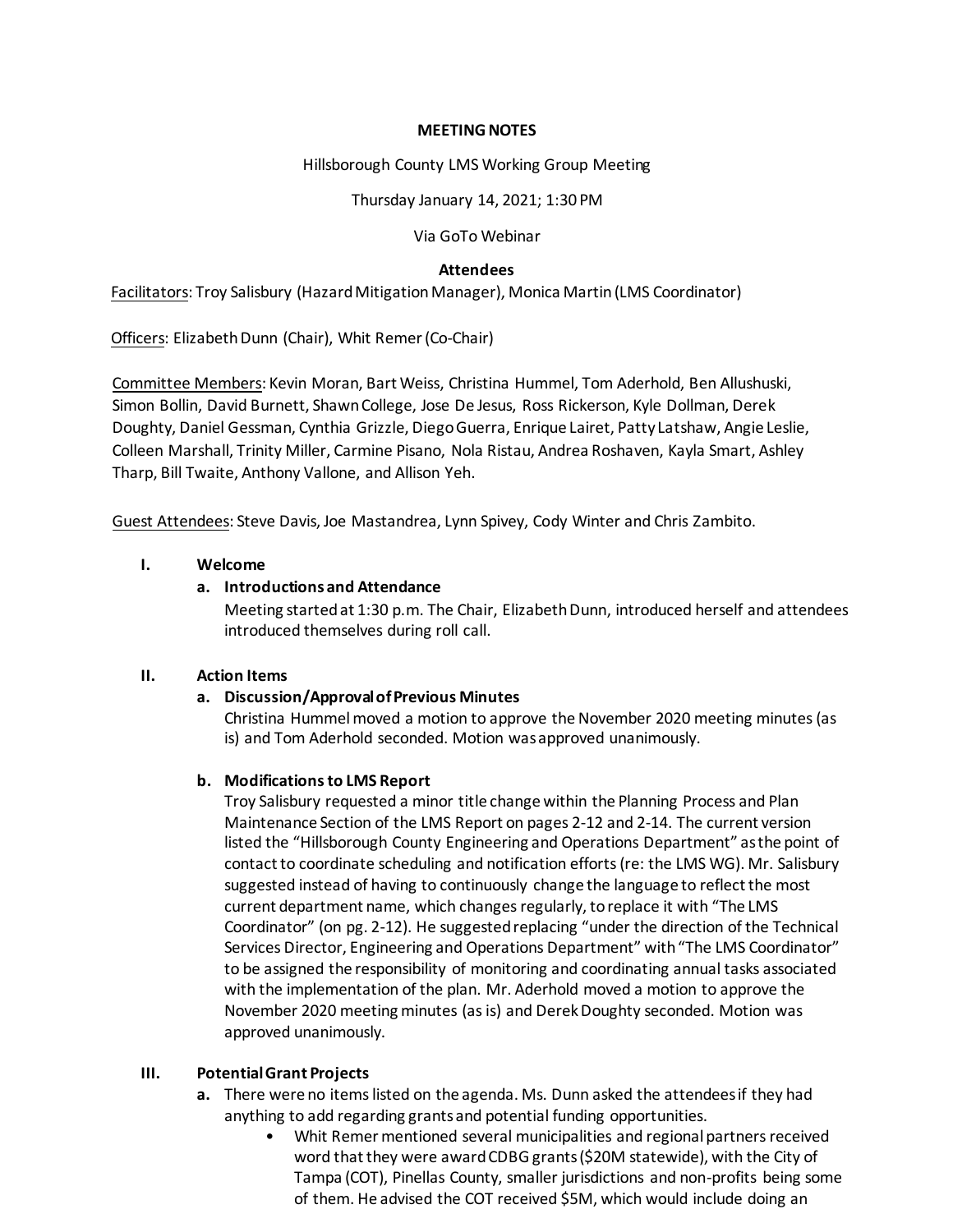evacuation study in regard to land use plans. Mr. Remer mentioned these awards highlight the importance of resiliency and congratulated everyone involved.

• Mr. Salisbury advised these grants will be coming up again and greater coordination efforts are being taken to make sure the County has competitive projects to submit that will not be limited to unincorporated Hillsborough County, but instead will be inclusive of larger, multi-jurisdictional projects. He also highlighted that in doing so allows for the submitted grants to obtain more points and to stand out. Mr. Salisbury mentioned as grants are announced, the County will let our partners & neighbors know so that everyone is aware of them.

### **IV. Grant Status/New Funding Opportunities**

**a.** See notes from above.

# **V. CRS/Floodplain Management Update**

# **a. CRS Upcoming Annual Recertification**

• Ms. Hummel announced the annual certification is due in May (2021) and she is currently working on it with other departments, as it is a collaborative effort. She advised she is in the processing of finalizing a Floodplain Managementspecific webpage for the County website and scheduled a CRS group meeting for the end of January or early February (2021). Ms. Hummel noted since many of the outreach events are still taking place online due to COVID-19, the webpage will serve as a major information hub for the public (re: flood insurance, preparation for hurricanes, etc.). She announced the CRS Manual was updated for 2021 and is available for viewing. Ms. Hummel also mentioned within the CRS Manual update there are new rules for elevation certificates for everyone, as well as new opportunities to get more points.

### **b. Coastal Mapping Update**

• Kyle Dollman advised the updated Flood Hazard/FIRM maps for Hillsborough County are currently going through the final Quality Assessment check, and once completed the County will receive its letter of Final Determination (est. to be received in March 2021). He highlighted that once that letter is received, the County will enter into a 6-month compliance period, which is when the County would update its ordinances.

### **c. Floodplain Management Ordinance Update**

• Mr. Dollman advised the ordinance has gone through iterations internally to have concurrence with the land development and construction codes, and the current effort is towards the adoption phase. He mentioned his department is working with legal to setup a meeting with the BOCC for adoption and getting new amendments before summer 2021 (as they need to be adopted within 6 months of receiving the Letter of Final Determination & that is also when the preliminary FIRM maps will become effective).

### **d. Citizen Corps Council Meeting scheduled for January 27, 2021 at 6:30 pm**

• Bill Twaite advised a non-profit was created last year, called the Citizen Corps Council of Hillsborough County, and is facilitated by Mr. Aderhold. He advised meetings will be held virtually and anyone who was interested in attending should e-mail him directly for the registration link. Mr. Twaite provided a brief history of the Council and highlighted its purpose – to function as an outreach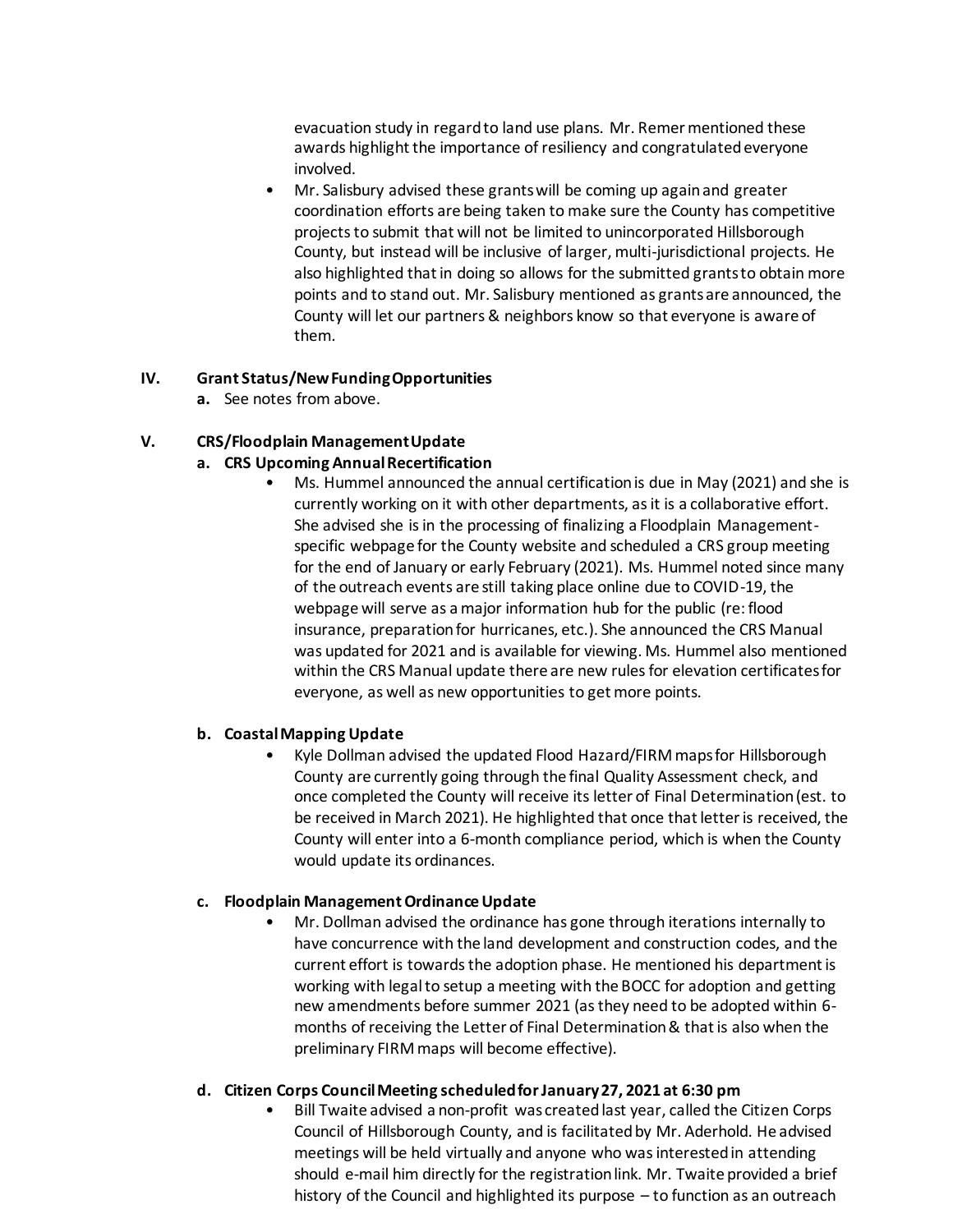opportunity for the Local Mitigation Strategy, Floodplain Management, Emergency Management, Public Works, etc. as information is shared, the public is educated, and communication & cooperation is encouraged between as many NGOs as possible.

• Mr. Aderhold added the non-profit is registered as a private 501(c)(3) and can now accept funding. He encouraged everyone who has knowledge of funding sources or has sources of funds that could be direct towards the non-profit to participate/contact him, as it's the first time a master Council has the ability to bring in the funds and divert it back out to support community organizations while supporting their mission.

# **VI. Updates from Key Stakeholders**

## **a. Unincorporated Hillsborough County**

• The update from Sheila McNamara (representing Sustainability in HC) was tabled until the next meeting. Mr. Salisbury advised the County, with the help of the Planning Commission and other partners, received LEED certification from the USGBC (Green Building Council), one of 4 to receive Platinum status. He also advised Sheila is currently working on a Sustainability Action Plan, to which a survey had been sent to the group already, and the information gathered will add to the County's efforts to create a plan.

## **b. Cities within Hillsborough County (Tampa, Temple Terrace, Plant City)**

- **Tampa**
	- **FEMA Maps**
		- The City currently has 27k properties in Special Flood Hazard Area. Under the newly proposed FEMA maps, they will have 37k. Therefore, the City is proposing to change how they calculate height and base it on the base flood elevation rather than grade.
	- **Tampa Sea-Level Rise Conference**
		- The Sea-Level Rise Conference was brought forth through part of a \$75k grant from the Resiliency Coastal Program (via the Dept. of Environmental Protection). Speakers represented the builder/municipality perspective and received great feedback.
- **University of South Florida**
	- Currently working on EMAP (accreditation process) for Emergency Management, managing COVID, helping with CERT (Campus Community Emergency Response Team), vaccinations and preparing for the Superbowl.
- **Adjacent Communities**
	- Plant City No Updates

### **VII. Quarterly Assessment of LMS Plan Document**

Ms. Martin advised we were not required to submit an LMS annual report since it had been approved within the year(2020-21). She highlighted how a thank you letter was sent to all committee members, and re-thanked them for all of their commitments and helping with getting the LMS approved and assisting with the yearly update. Ms. Martin